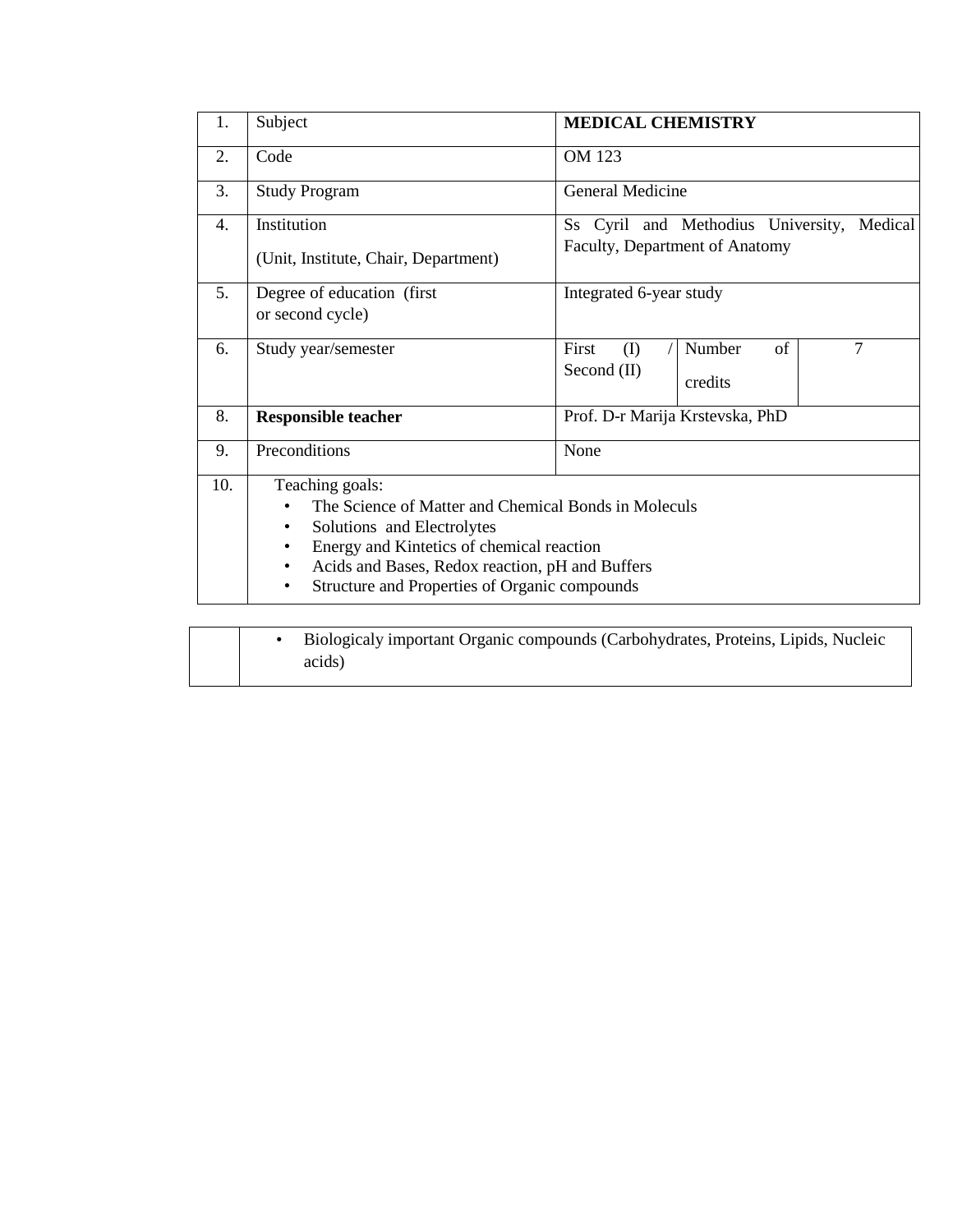## 11. Brief content:

## **Theoretical course:**

- Structure of atoms and molecules, Ionic, Covalent bonds, Intermolecular forces
- Basic thermochemic lows, Energy of chemical reactions, Chemical kinetics, Rates of chemical reactions, Chemical equlibrium
- Solutions, Quantitative Composition of Compounds, Colligative properties, Weak and Strong electrolytes (dissociation)
- Oxido-reduction (Redox reactions), Theory of acids and bases, pH, Buffers, Equilibrium in water solutions
- Hemistry of pollution, pollution of natural water and air
- Chemistry of carbon atom, Alkanes, Alkenes, Alkynes, Aromatic compounds and their derivates, Halides, Alcohols, Ethers, Ketones, Aldehydes, Carboxylic acids, Nitrogen and Sulfur containing compounds
- Structures and functions of carbohydrates, proteins, lipids, nucleic acids.
- Chemistry of pollution, pollution of air, natural waters, sea water, purification of contaminated water before returning to the natural environment, getting clean water.

## **Practical lessons:**

- Preparation and examination of colligative properties of solutions, Volumetric analysis in chemistry, Calculation of solution concentration.
- Calculation from chemical equations and formula
- Nomenclature of more important organic compounds in medicine, reactions of carbohydrates, protein and lipids.

## 12. **Methods of learning:**

Interactive teaching (theoretic), working in small groups, laboratory exercises (practices), seminar work and another forms of anticipated criteria of CTS

| 13. | Total available time:           |       | 90classes                        |                                        |            |
|-----|---------------------------------|-------|----------------------------------|----------------------------------------|------------|
| 14. | Organization of the course      |       | 39 classes - theoretical course, |                                        |            |
|     |                                 |       | 41 practical course, seminars    |                                        |            |
|     |                                 |       |                                  | 180 classes - home individual learning |            |
| 15. | Forms of teaching<br>activities | 15.1. | Theoretical course               |                                        | 39 classes |
|     |                                 | 15.2. | Practical course,<br>Seminars    |                                        | 41 classes |
| 16. | Other forms of activities       | 16.1. | Practice                         |                                        |            |
|     |                                 | 16.2. | Individual tasks                 |                                        |            |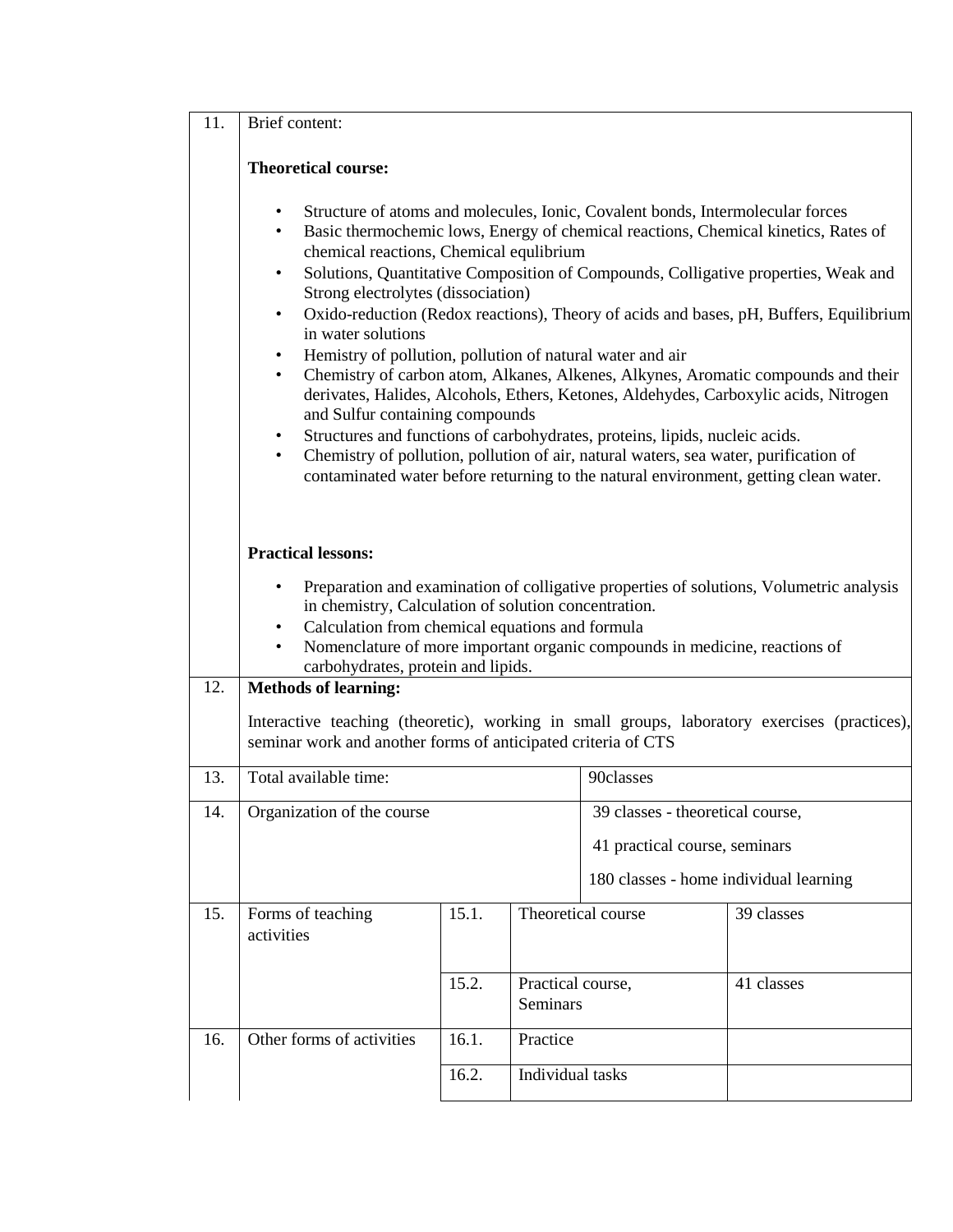|     |                      |              | 16.3.          | Individual (home) learning                                                                                                                                                                                                                                    | 120 classes      |  |  |
|-----|----------------------|--------------|----------------|---------------------------------------------------------------------------------------------------------------------------------------------------------------------------------------------------------------------------------------------------------------|------------------|--|--|
| 17. | Method of assessment |              |                |                                                                                                                                                                                                                                                               |                  |  |  |
|     | 17.1                 | <b>Tests</b> |                | Two partial tests (written)                                                                                                                                                                                                                                   | $min - max$      |  |  |
|     |                      |              |                | 1. Partial test 1 - written                                                                                                                                                                                                                                   | $12 - 20$ points |  |  |
|     |                      |              | ٠<br>$\bullet$ | Basic structure of atom, Periodic Table<br>Types of chemical bonds, Water, Solutions, Colligative<br>properties of solution<br>Nonelectrolyte and Electrolyte Solutions<br>Acids and Bases, Solubility od salts<br>pH, Buffers, Henderson-Hasselbach equation |                  |  |  |
|     |                      |              |                | 2. Partial test 2 - written                                                                                                                                                                                                                                   | $9 - 15$ points  |  |  |
|     |                      |              | ٠              | Structure, isomerism, reactivity and clasification of<br>organic compounds<br>Thermodynamic, First and Second Low of                                                                                                                                          |                  |  |  |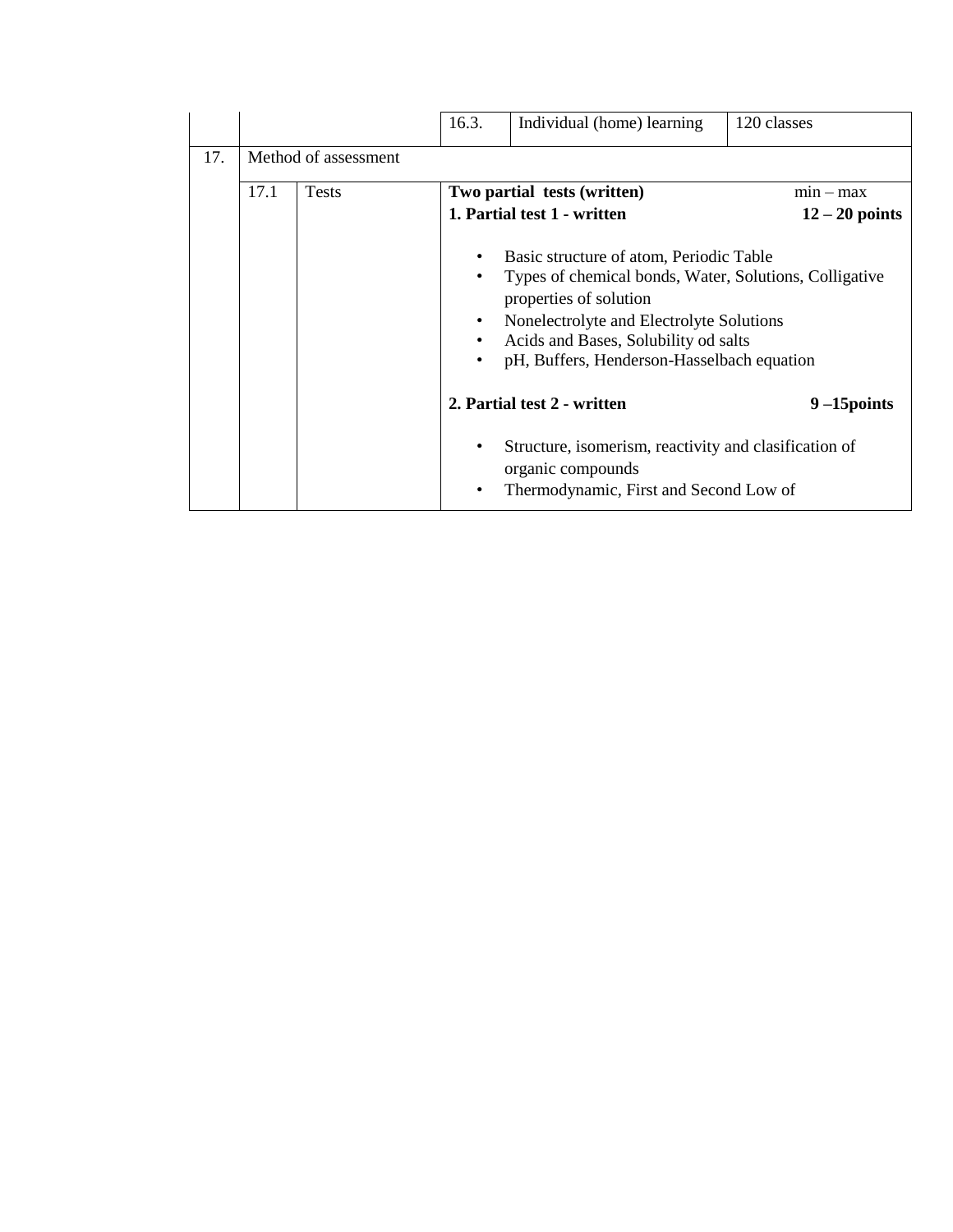|     |                                      |                                                            | thermodynamic<br>Free Gibbs energy<br>Chemical Kinetic and factors of influence<br>Chemical equilibrium and factors of influence<br>Energy of activation, active complex<br>Catalyse, catalysts, biological catalyst<br>٠<br>٠                                                | Oxidation-reduction, Srandard potential, flow of electrons                                                            |
|-----|--------------------------------------|------------------------------------------------------------|-------------------------------------------------------------------------------------------------------------------------------------------------------------------------------------------------------------------------------------------------------------------------------|-----------------------------------------------------------------------------------------------------------------------|
|     |                                      |                                                            | 3. Practical exam - written                                                                                                                                                                                                                                                   | $9 - 15$ points                                                                                                       |
|     |                                      |                                                            | 4. Final exam oral examination                                                                                                                                                                                                                                                | $18 - 30$ points                                                                                                      |
|     |                                      |                                                            | a) Organic chemistry, chemistry of carbon                                                                                                                                                                                                                                     |                                                                                                                       |
|     |                                      |                                                            | Cycloalkanes<br>Aromatic Hydrocarbons<br>٠<br>Heterocyclic Hydrocarbons<br>$\bullet$<br>Alcohols, Phenols, Ethers<br>$\bullet$<br>Ketones, Aldehydes, Carboxylic acids,<br>$\bullet$<br>Nitrogen and Sulfur containing compounds (amines,<br>$\bullet$<br>amides, tiols)<br>٠ | Hydrocarbons (Alkanes, Alkenes, Alkynes) and polyens<br>Structures and functions of, proteins, lipids, nucleic acids. |
|     | 17.2                                 | Seminar<br>paper/project<br>(oral/written<br>presentation) | $3 - 5$                                                                                                                                                                                                                                                                       | $min - max$                                                                                                           |
|     | 17.3                                 | Active<br>participation                                    | Theoretical course                                                                                                                                                                                                                                                            | $min - max$<br>$1 - 3$                                                                                                |
|     |                                      |                                                            | Practical course                                                                                                                                                                                                                                                              | $10 - 12$                                                                                                             |
| 18. | Grading criteria<br>(points / grade) |                                                            | up to 59 points                                                                                                                                                                                                                                                               | $5$ (five) $F$                                                                                                        |
|     |                                      |                                                            | from 60 to 68 points                                                                                                                                                                                                                                                          | $6$ (six) E                                                                                                           |
|     |                                      |                                                            | from 69 to 76 points                                                                                                                                                                                                                                                          | 7 (seven) D                                                                                                           |
|     |                                      |                                                            | from 77 to 84 points                                                                                                                                                                                                                                                          | 8 (eight) C                                                                                                           |
|     |                                      |                                                            | from 85 to 92 points                                                                                                                                                                                                                                                          | $9$ (nine) B                                                                                                          |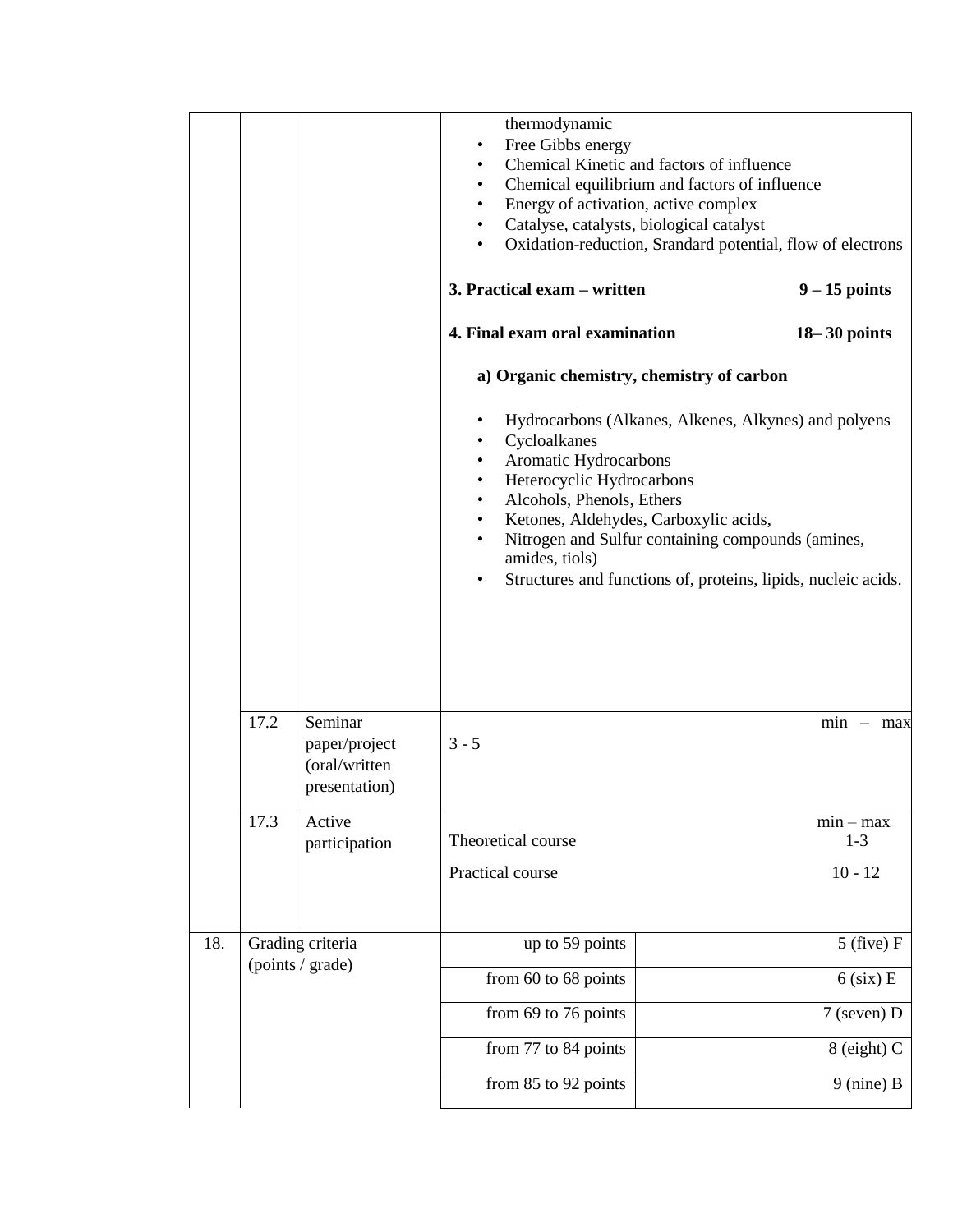|     |                                                         | from 93 to 100 points                                                                                                                                                                                                                                                      | $10$ (ten) A                                                                                                             |
|-----|---------------------------------------------------------|----------------------------------------------------------------------------------------------------------------------------------------------------------------------------------------------------------------------------------------------------------------------------|--------------------------------------------------------------------------------------------------------------------------|
| 19. | Requirement for signature<br>and taking the final exam  | The student is required to actively follow all of the planned<br>activities.                                                                                                                                                                                               |                                                                                                                          |
|     |                                                         | Conditional criteria for assessment of knowledge:<br>To get signature in index, the student is duty to obtain<br>minimum 10 points of practical lecture (6.0 points of<br>attendance), 3 points of seminar work and 1 point of<br>theoretical attendance, total 14 points. |                                                                                                                          |
|     |                                                         | Practical exam start in a session.                                                                                                                                                                                                                                         |                                                                                                                          |
|     |                                                         | exam.                                                                                                                                                                                                                                                                      | To approach to the final exam, oral, the student must obtain<br>minimum 60% knowledge of two partial tests and practical |
|     |                                                         |                                                                                                                                                                                                                                                                            | The final exam goes in for examination in a examine sessia                                                               |
| 20. | Language of instruction                                 | Macedonian                                                                                                                                                                                                                                                                 |                                                                                                                          |
| 21. | Method of monitoring the<br>quality of teaching process | in theoretical and practical lessons.                                                                                                                                                                                                                                      | Attendance of students to classes and interactive participation                                                          |

| 22. | <b>Textbooks</b> |                                      |                                          |         |      |
|-----|------------------|--------------------------------------|------------------------------------------|---------|------|
|     |                  | Mandatory                            |                                          |         |      |
|     |                  | 1.<br>General and Organic            | Krstevska Marija,                        | Skopje: | 2011 |
|     |                  | Chemistry<br>for<br>medical students | Alabakovska Sonja,                       | Medical |      |
|     |                  |                                      | Efremova Aaron                           | Faculty |      |
|     |                  |                                      | Snezana, Labudovic                       |         |      |
|     | 22.1.            |                                      | Danica, Cekovska                         |         |      |
|     |                  |                                      | Svetlana                                 |         |      |
|     |                  | 2.<br>Biochemistry                   | Dzhekova-Stojkova<br>Korneti<br>Sloboda, | Skopje: | 2011 |
|     |                  |                                      | Petraki,<br>Todorova                     | Medical |      |
|     |                  |                                      | Bojana, Trajkovska<br>Snezana. $2nd$ Ed  | Faculty |      |